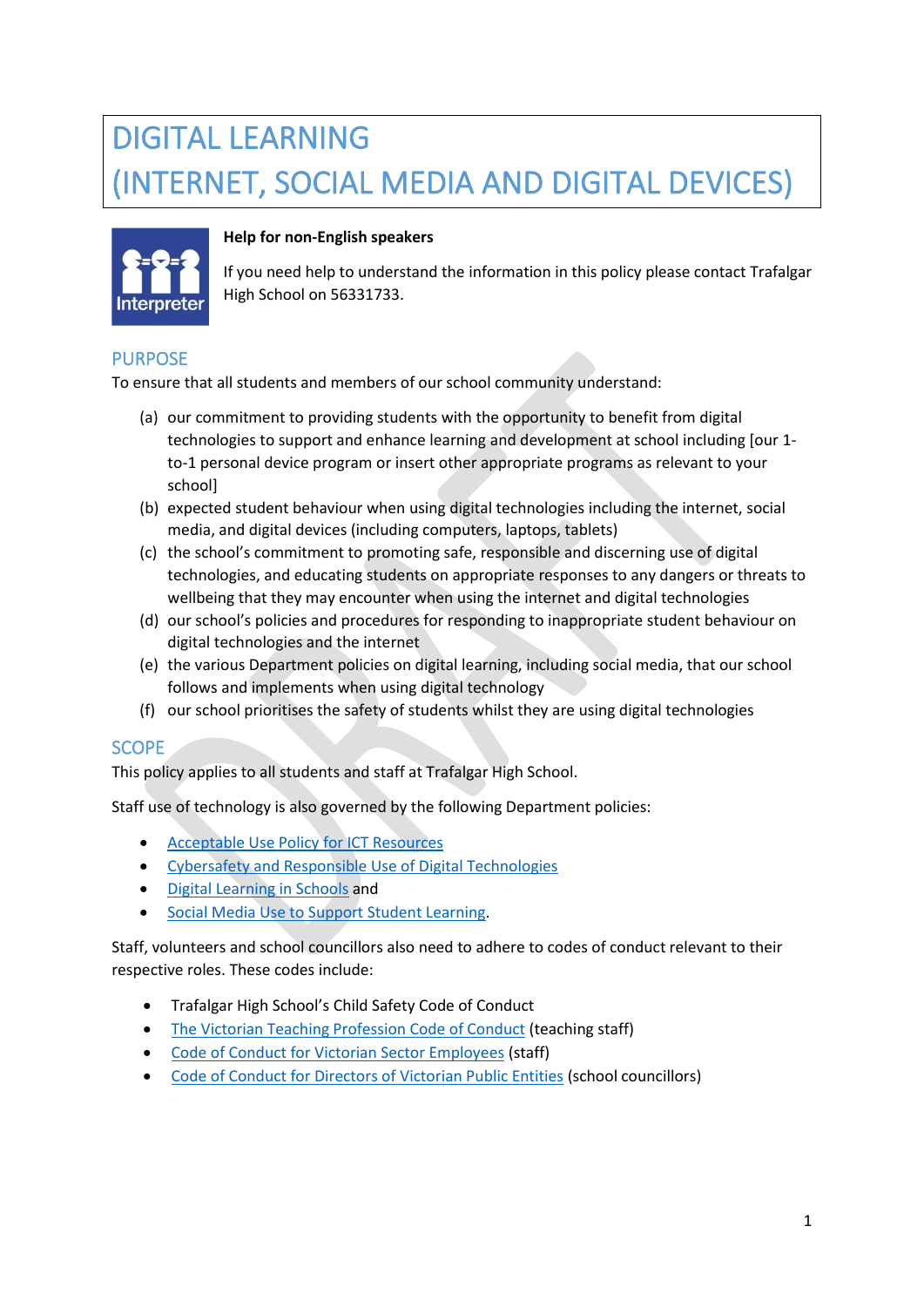# **DEFINITIONS**

For the purpose of this policy, "digital technologies" are defined as digital devices, tools, applications and systems that students and teachers use for learning and teaching; this includes Departmentprovided software and locally sourced devices, tools and systems.

# **POLICY**

#### **Vision for digital learning at our school**

The use of digital technologies is a mandated component of the Victorian Curriculum F-10.

Safe and appropriate use of digital technologies, including the internet, apps, computers and tablets, can provide students with rich opportunities to support learning and development in a range of ways.

Through increased access to digital technologies, students can benefit from learning that is interactive, collaborative, personalised, engaging and transformative. Digital technologies enable our students to interact with and create high quality content, resources and tools. It also enables personalised learning tailored to students' particular needs and interests and transforms assessment, reporting and feedback, driving new forms of collaboration and communication.

Trafalgar High School believes that the use of digital technologies at school allows the development of valuable skills and knowledge and prepares students to thrive in our globalised and interconnected world. Our school's vision is to empower students to use digital technologies safely and appropriately to reach their personal best and fully equip them to contribute positively to society as happy, healthy young adults.

#### Personal Devices at Trafalgar High School

We offer a managed Bring Your Own Device (BYOD) program where laptops that are purchased by the parent/carers from our preferred supplier will receive hardware and software support that is managed onsite by our IT Department for the duration of the warranty and/or insurance.

Devices not purchased through our preferred supplier receive no software or hardware support from Trafalgar High School's IT Department.

Trafalgar High School has in place arrangements to support families who may be experiencing long or short-term hardship to access laptops for schoolwork. We also have a number of spare laptops that can be loaned to students in certain circumstances. These devices and arrangements are made on a case by case basis at the discretion of the IT Department and our Leadership Team.

iPad/Tablets and Chromebooks are not supported devices as software limitations will impact your child's educational requirements whilst at Trafalgar High School. As such, iPads/Tablets and Chromebook/Linux devices will not be put on our school network. See our website for more information regarding up-to-date minimum specifications for student's devices. [http://trafalgarhs.vic.edu.au/byod-information/.](http://trafalgarhs.vic.edu.au/byod-information/)

Please note that our school does not have insurance to cover accidental damage to students' laptops, and parents/carers are encouraged to consider obtaining their own insurance for their child's laptops which can be done through our preferred supplier.

Students, parents and carers who would like more information or assistance regarding our BYOD program are encouraged to contact Trafalgar High School on 5633 1733.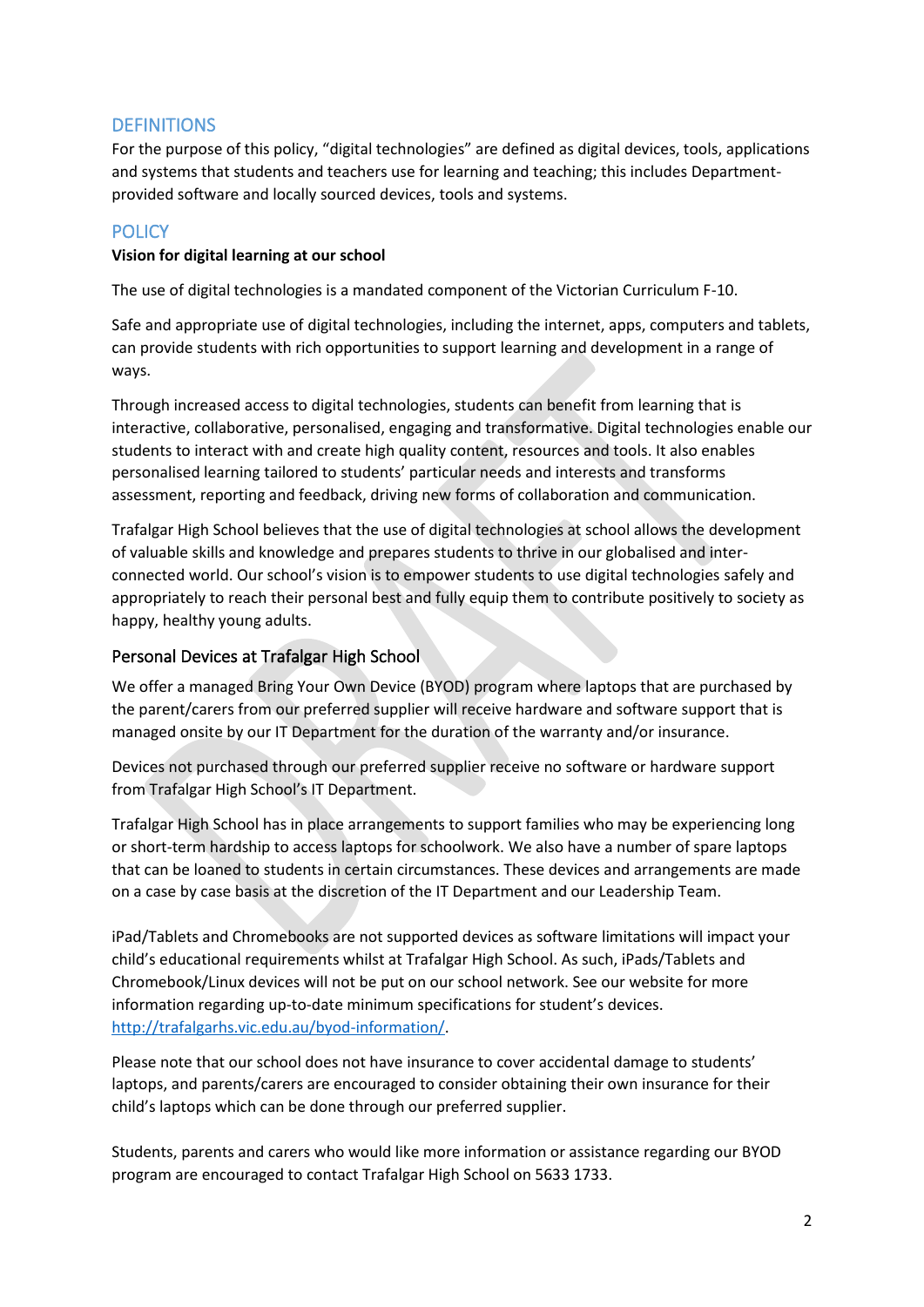# Safe and appropriate use of digital technologies

Digital technology, if not used appropriately, may present risks to users' safety or wellbeing. At Trafalgar High School, we are committed to educating all students to be safe, responsible and discerning in the use of digital technologies, equipping them with skills and knowledge to navigate the digital age.

At Trafalgar High School, we:

- Use online sites and digital tools that support students' learning, and focus our use of digital technologies on being learning-centred
- Restrict the use of digital technologies in the classroom to specific uses with targeted educational or developmental aims
- Supervise and support students using digital technologies in the classroom
- Effectively and responsively address any issues or incidents that have the potential to impact on the wellbeing of our students
- Educate our students about digital issues such as online privacy, intellectual property and copyright, and the importance of maintaining their own privacy online
- Actively educate and remind students of our student engagement policy that outlines our school's values and expected student behaviour, including online behaviours
- Have an acceptable use agreement outlining the expectations of students when using digital technology at school
- Use clear protocols and procedures to protect students working in online spaces, which includes reviewing the safety and appropriateness of online tools and communities, removing offensive content at earliest opportunity
- Educate our students on appropriate responses to any dangers or threats to wellbeing that they may encounter when using the internet and other digital technologies
- Provide a filtered internet service to block access to inappropriate content
- Refer suspected illegal online acts to the relevant law enforcement authority for investigation
- Support parents and carers to understand safe and responsible use of digital technologies and the strategies that can be implemented at home through regular updates in our newsletter and annual information sheets.

Distribution of school owned devices to students and personal student use of digital technologies at school will be permitted where students and their parents/carers have signed the Acceptable Use Agreement on the enrolment form.

It is the responsibility of all students to protect their own password and not divulge it to another person. If a student or staff member knows or suspects an account has been used by another person, the account holder must notify the IT department at Trafalgar High School as appropriate, immediately.

All messages created, sent or retrieved on the school's network are the property of the school. The school reserves the right to access and monitor all messages and files on the computer system, as necessary and appropriate. Communications including text and images may be required to be disclosed to law enforcement and other third parties without the consent of the sender.

# Social media use

Our school follows the Department's policy on [Social Media Use to Support Learning](https://www2.education.vic.gov.au/pal/social-media/policy) to ensure social media is used safely and appropriately in student learning and to ensure appropriate parent notification occurs or, where required, consent is sought. Where the student activity is visible to the